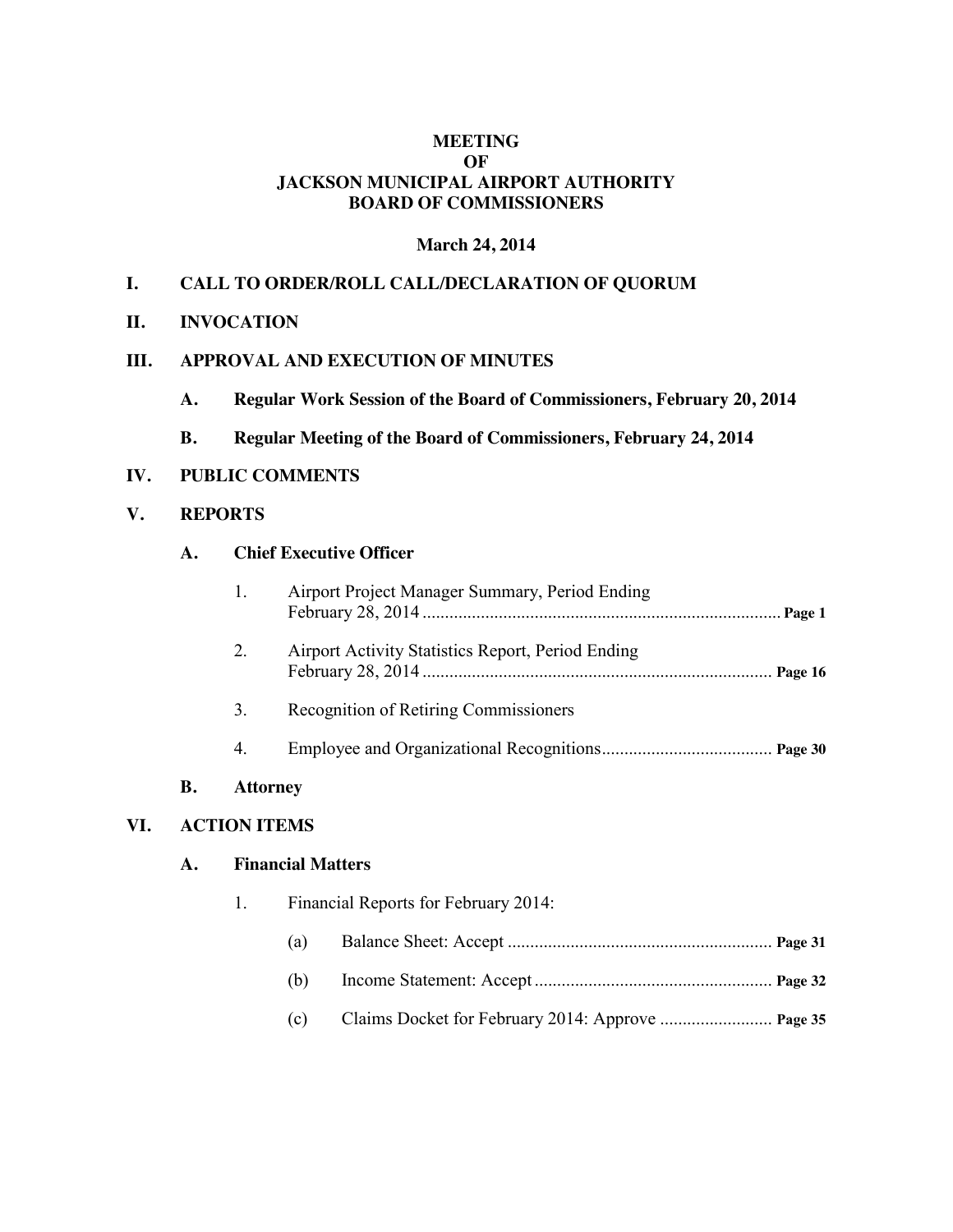# **B. Service Agreements**

|    | 1.                           | JMAA Project No. 015-11, Consolidated Rental Car<br>Quick Turnaround Service Facility, JAN: Authorize                                                                                                                                                                           |  |  |  |
|----|------------------------------|---------------------------------------------------------------------------------------------------------------------------------------------------------------------------------------------------------------------------------------------------------------------------------|--|--|--|
|    | 2.                           | JMAA Contract No. 008-12-048, Pavement Assessment<br>and Overlay of Runway 16/34, HKS: Authorize<br>Amendment to Agreement (Aviation Group of Mississippi) Page 47                                                                                                              |  |  |  |
|    | 3.                           | Wildlife Hazard Assessment and Training, JMAA:                                                                                                                                                                                                                                  |  |  |  |
| C. | <b>Construction Projects</b> |                                                                                                                                                                                                                                                                                 |  |  |  |
|    | 1.                           | JMAA Project No. 007-11, Aircraft Parking Aprons<br>Assessment and Repairs, JAN: Award Contract for                                                                                                                                                                             |  |  |  |
|    | 2.                           | JMAA Project No. 004-14, Repairs to Hail Damaged<br>Roofs, HKS: Award Contract for Repairs (Sullivan                                                                                                                                                                            |  |  |  |
|    | 3.                           | JMAA Contract No's. 014-11-055, and 014-11-372 Airport<br>Security and Access Control Systems Improvements<br>Premises Distribution System, Central IDF Construction,<br>JAN: Authorize Amendments to Agreements (Faith Group,<br>LLC/Waggoner Engineering, Inc.) and Authorize |  |  |  |
| D. |                              | <b>Procurements</b>                                                                                                                                                                                                                                                             |  |  |  |
|    | 1.                           | Group Health Insurance Policy, JMAA: Accept Proposal                                                                                                                                                                                                                            |  |  |  |
| Е. | <b>Grants</b>                |                                                                                                                                                                                                                                                                                 |  |  |  |
|    | 1.                           | JMAA Projects No.'s 008-12, Pavement Assessment and<br>Overlay of Runway 16/34, HKS and 010-12, Lighting<br>Assessment and Evaluation, JAN: Authorize Application<br>for Airport Multi-Modal Transportation Improvement Program                                                 |  |  |  |
| F. | <b>Other Matters</b>         |                                                                                                                                                                                                                                                                                 |  |  |  |
|    | 1.                           | Amendment to Air Carrier Landing Fee, JAN:                                                                                                                                                                                                                                      |  |  |  |